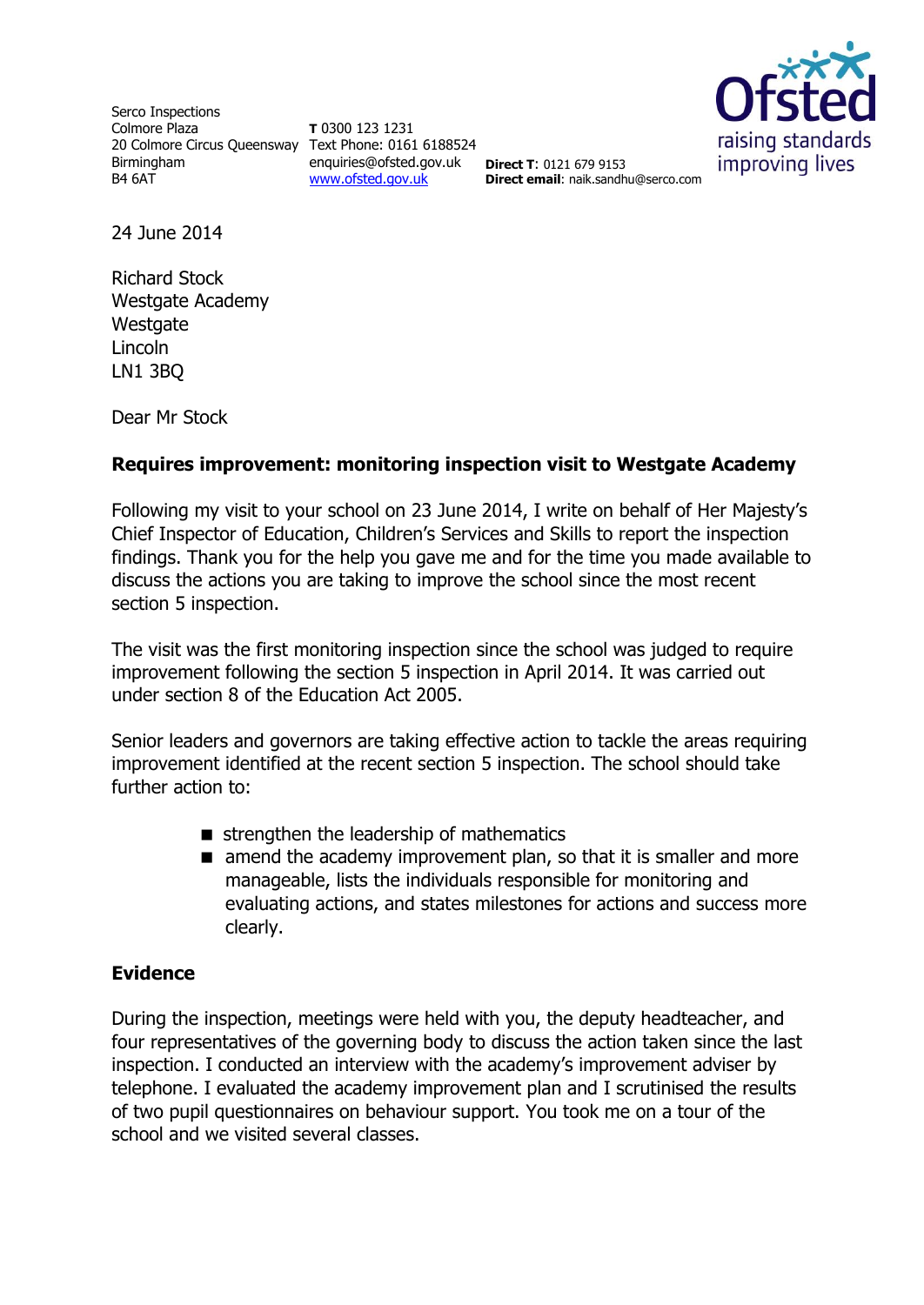

## **Main findings**

Immediately after your last inspection, you took steps to address inconsistencies in the feedback that teachers give to their pupils. All the academy's teachers visited an outstanding local school to see best practice in this area. Following staff training, you now insist that all teachers follow the academy's assessment policy. This policy now includes a requirement that extra challenges are set for pupils who are ready for them. Pupils are also given time to respond to their teachers' feedback at the beginning of lessons. These actions are having a positive impact and examples of outstanding marking were seen during this visit.

You have improved the systems that members of staff use to check on the achievement of pupils. In making judgements on achievement, progress has now become more significant than attainment. This helps teachers become more quickly aware of any underachievement. Your pupil progress meetings are now more regular and robust; teachers are now directed to produce action plans to address any underachievement seen.

A scrutiny of pupils' mathematics books showed that pupils are beginning to make better progress in this subject. One important factor in this is that the individual needs of pupils are being better met, particularly in Year 3 where pupils can choose to attempt 'bronze, silver or gold' level questions with extension challenges for the more-able. Teachers direct any pupils who attempt questions that are too easy for them to higher-level tasks.

Mathematical vocabulary now has a more prominent place in the academy, both through lessons and via 'Magic Maths' displays in every classroom. These displays list subject-specific words relating to the pupils' current mathematics tasks. As a consequence, pupils are now using mathematical vocabulary more regularly.

You are improving the behaviour of the small minority of pupils identified as a concern. Behaviour logs have been introduced into every classroom. These are then cross-referenced to help school leaders identify any patterns of poor behaviour, so that they can take appropriate action more quickly. Before your recent inspection, only those pupils at risk of exclusion had a detailed behaviour support plan. This has now been extended to other pupils who might benefit from more behaviour support. Displays celebrating positive behaviour are more prominent in the academy than at the time of your recent inspection. Pupils are increasingly appreciative of the support given to them, and most feel that their behaviour is improving as a result.

Senior leaders and those teachers responsible for subject areas are more accountable for the impact of their actions. These members of staff have to produce a written record on a weekly basis which details the actions they take and the impact of those actions. This is helping individual members of staff become more aware of their own role in school improvement.